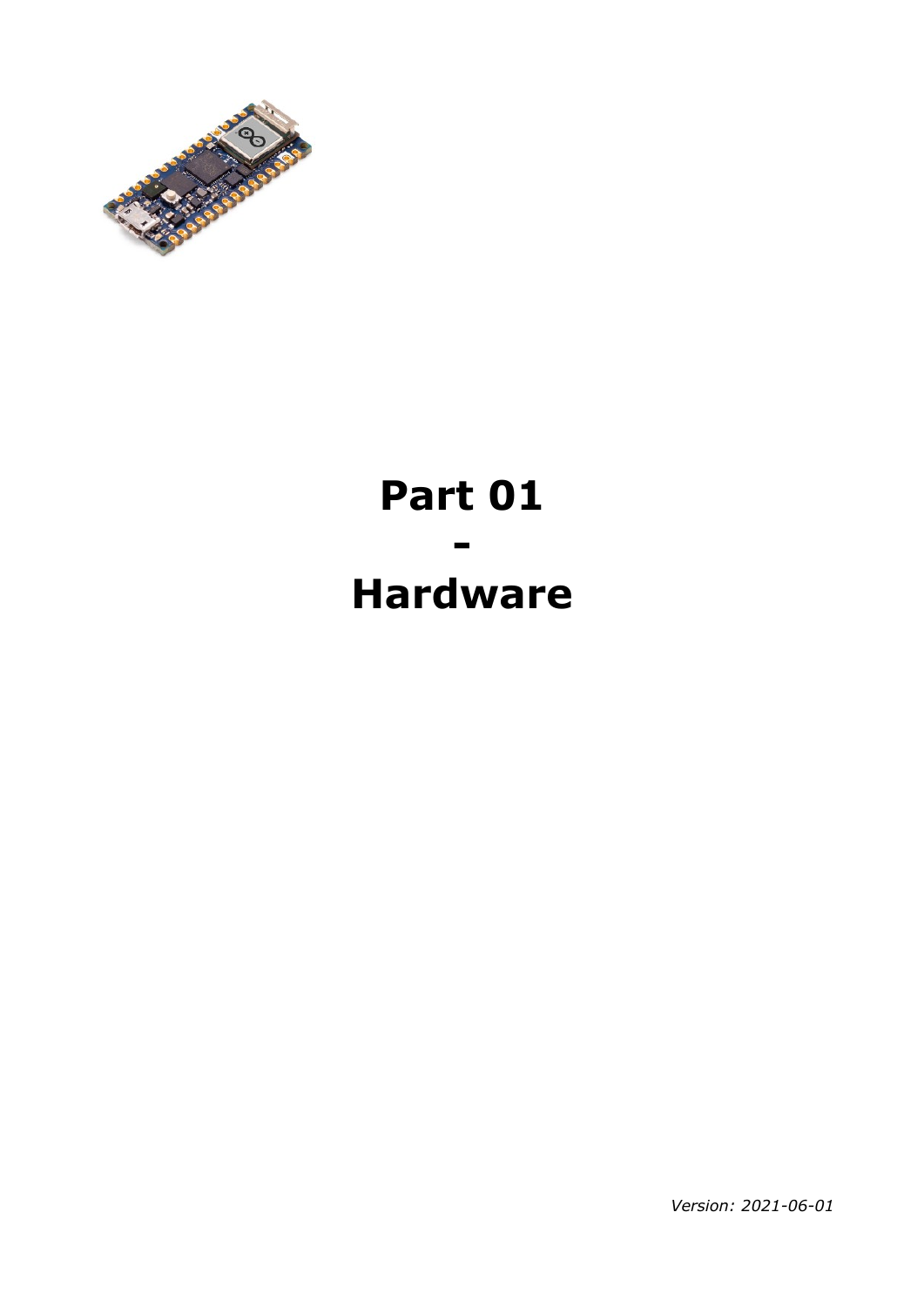# **The Arduino Nano RP2040 Connect**



The Arduino® Nano RP2040 Connect is a development board in Nano format, based on the RP2040 microcontroller. It features a Wi-Fi & Bluetooth® module, a 6-axis IMU (Inertial Measurement Unit) with machine learning capabilities, a microphone and a built-in RGB LED.

| Microcontroller   | Raspberry Pi RP2040       |                                    |  |  |
|-------------------|---------------------------|------------------------------------|--|--|
| USB connector     | Micro USB                 |                                    |  |  |
|                   | Built-in LED Pin          | 13                                 |  |  |
| Pins              | Digital I/O Pins          | 20                                 |  |  |
|                   | Analog input pins         | 8                                  |  |  |
|                   | PWM pins                  | 20 (except A6, A7)                 |  |  |
|                   | External interrupts       | 20 (except A6, A7)                 |  |  |
| Connectivity      | Wi-Fi                     | Nina W102 uBlox module             |  |  |
|                   | Bluetooth                 | Nina W102 uBlox module             |  |  |
|                   | Secure element            | ATECC608A-MAHDA-T Crypto IC        |  |  |
| Sensors           | IMU                       | LSM6DSOXTR (6-axis)                |  |  |
|                   | Microphone                | MP34DT05                           |  |  |
| Communication     | <b>UART</b>               | Yes                                |  |  |
|                   | I2C                       | Yes                                |  |  |
|                   | <b>SPI</b>                | Yes                                |  |  |
| Power             | Circuit operating voltage | 3.3V                               |  |  |
|                   | Input voltage (VIN)       | $5 - 21V$                          |  |  |
|                   | DC Current per I/O Pin    | 4 mA                               |  |  |
| Clock speed       | Processor                 | 133 MHz                            |  |  |
| Memory            | AT25SF128A-MHB-T          | 16MB Flash IC                      |  |  |
|                   | Nina W102 uBlox module    | 448 KB ROM, 520KB SRAM, 16MB Flash |  |  |
|                   | Weight                    | 6 g                                |  |  |
| <b>Dimensions</b> | Width                     | 18 mm                              |  |  |
|                   | Length                    | 45 mm                              |  |  |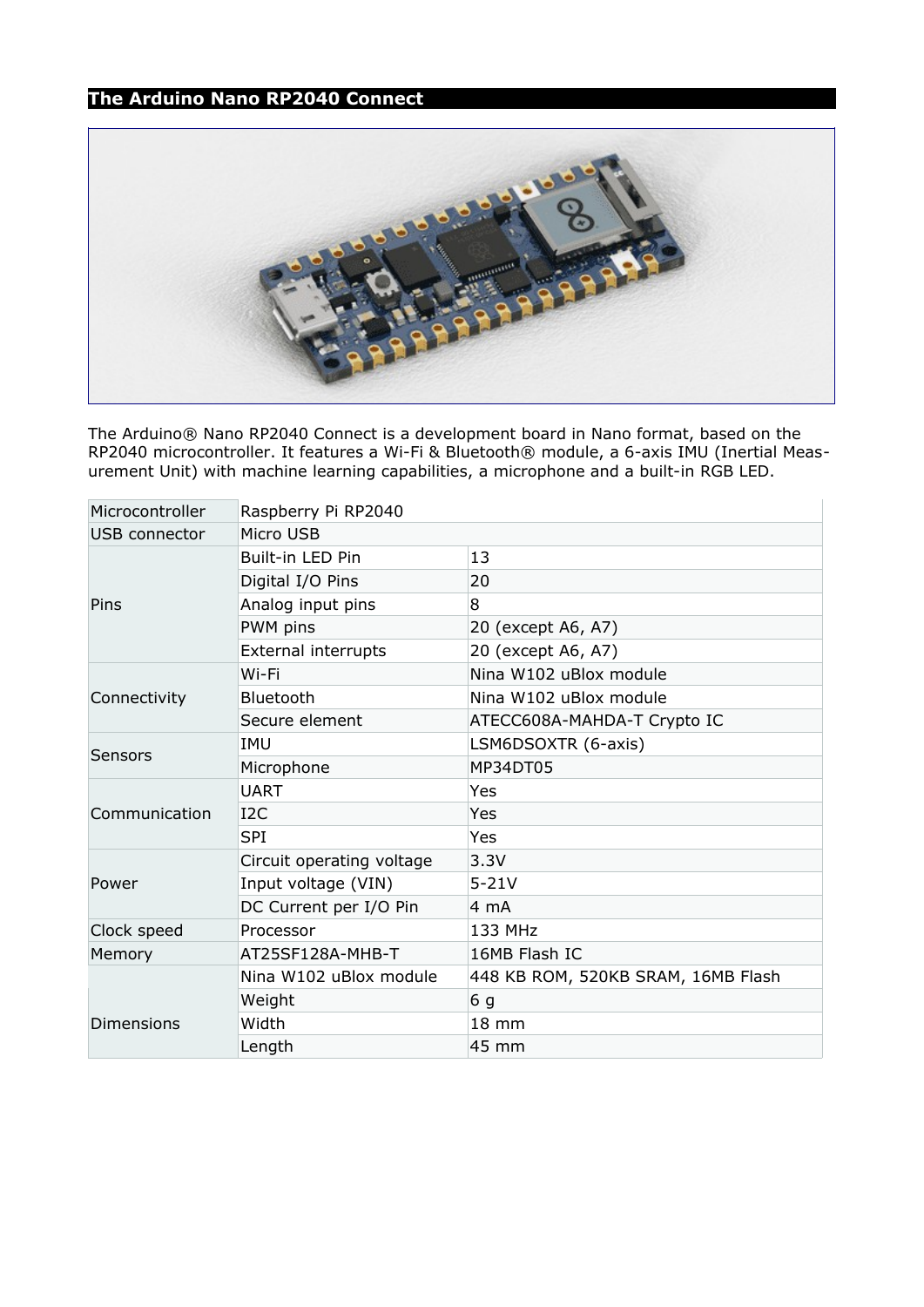The Nano RP2040 Connect uses the Arduino Mbed OS Nano Boards core.

The Nano RP2040 Connect can be programmed through the Classic Arduino IDE 1.8.X. , Arduino IDE 2.0.X (beta) and the Web Editor.

It is compatible with the Arduino IoT Cloud, a cloud service that allows you to create IoT applications in just minutes.

#### **Bootloader**

Since our upload procedure relies on the Raspberry's bootloader using a mass storage device, if your computer is fast enough during an upload, it can notify you about an USB removable being plugged.

When this occurs, we can force the ROM bootloader mode, which will enable mass storage, allowing us to upload UF2 images like CircuitPython / MicroPython or a regular Arduino sketch. When a sketch is uploaded successfully, the mass storage of the Nano RP2040 Connect may be visible in the operating system. The mass storage should only appear for a few seconds, then it will automatically close.

There is a risk that the uploading process gets stuck during an upload. If this happens, we can double-tap the reset button, to forcefully trigger the bootloader.

Sometimes the board is not detected even when the board is connected to your computer. This can be solved through the following steps:

- 1. Disconnect the board from your computer by removing the USB cable.
- 2. Place a jumper wire between the REC and GND pins on the board, then connect the board to your computer.



- 3. When the board is connected, it will open the mass storage device. You can now remove the jumper wire.
- 4. Upload a basic sketch, such as the blink example to the board (even though it is not visible in the port selection).
- 5. When it has finished uploading, your board should be visible in the board/port selection, and your board's built-in LED should be blinking. This means it is successful!

Alternatively, you can choose to factory-reset the board by dragging the blink.ino.elf.uf2 file into the mass storage. You can download the file from the link below: https://content.arduino.cc/assets/Blink.ino.elf.uf2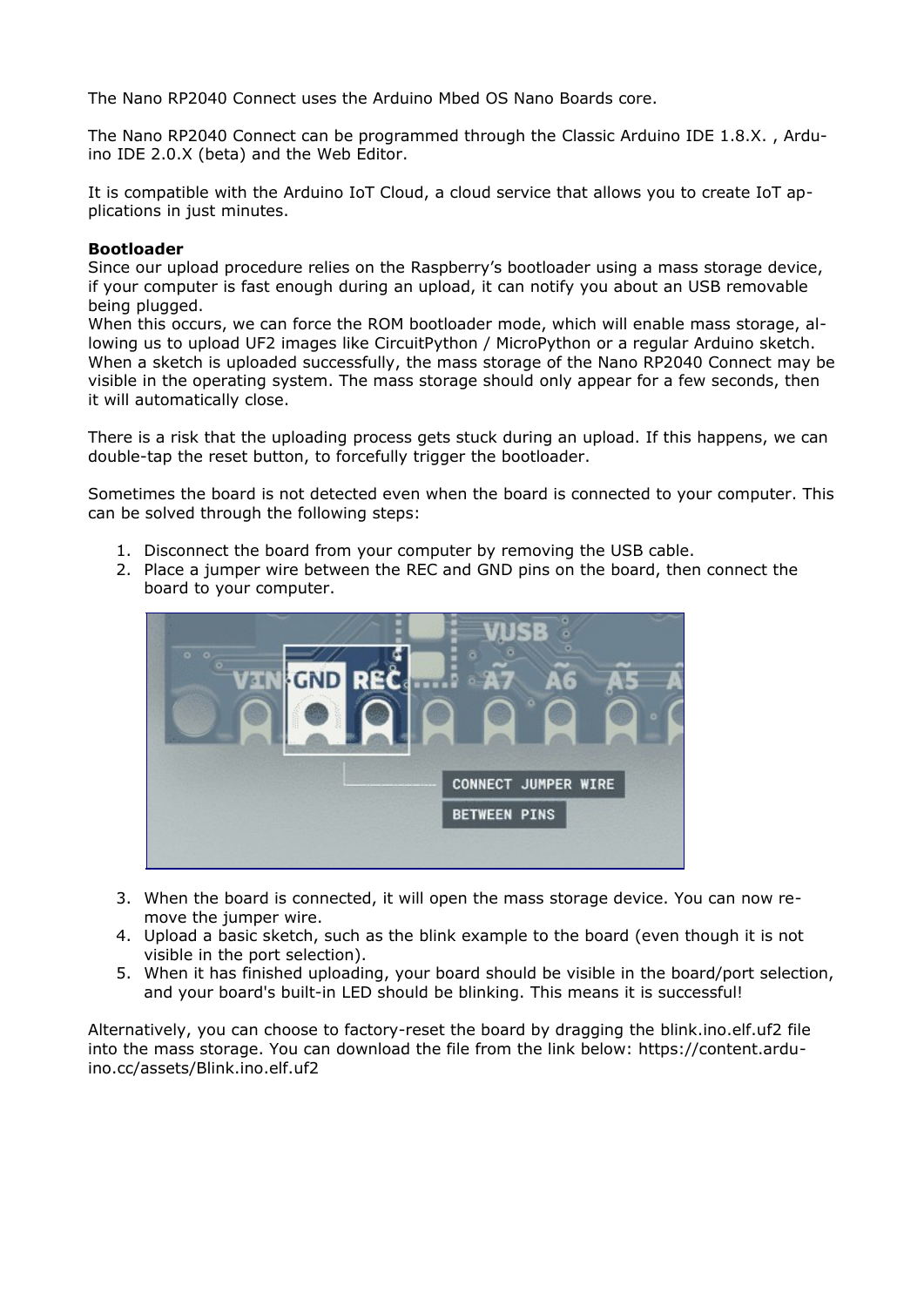| $\mathbb{R} \times \mathbb{R}$ is a constraints<br>$\begin{array}{ccccccccc} \cdots & \cdots & \cdots & \cdots & \cdots & \cdots \end{array}$<br><b>Rig Home Share</b> View<br>$\vee$ 0 | $-$ 0 $\times$<br>- 2 1 March 201-892-001<br>He Home Stare View Drive-Tools<br>$\vee$ 0 |
|-----------------------------------------------------------------------------------------------------------------------------------------------------------------------------------------|-----------------------------------------------------------------------------------------|
|                                                                                                                                                                                         | ← → → ↑ → 利HR2(D) → D → Search NP-N2(D)                                                 |
| * Quick access                                                                                                                                                                          | * Quick access                                                                          |
| <b>Concilie</b>                                                                                                                                                                         | <b>CheDrive</b>                                                                         |
| <b>C</b> This PC<br>Binkinselful2                                                                                                                                                       | <b>Ju</b> This PC<br>INFO,UF2<br><b>INDEX</b>                                           |
| $-$ RPI-RP2 (D)<br><b>Websork</b>                                                                                                                                                       | U. RR-RP2 (D)<br><b>B</b> Network                                                       |
|                                                                                                                                                                                         |                                                                                         |
|                                                                                                                                                                                         |                                                                                         |
|                                                                                                                                                                                         |                                                                                         |
|                                                                                                                                                                                         |                                                                                         |
|                                                                                                                                                                                         |                                                                                         |
|                                                                                                                                                                                         |                                                                                         |

After dragging the U2F file, the board will be flashed with a program that blinks the built-in LED, and shifts between the red, green and blue pixels.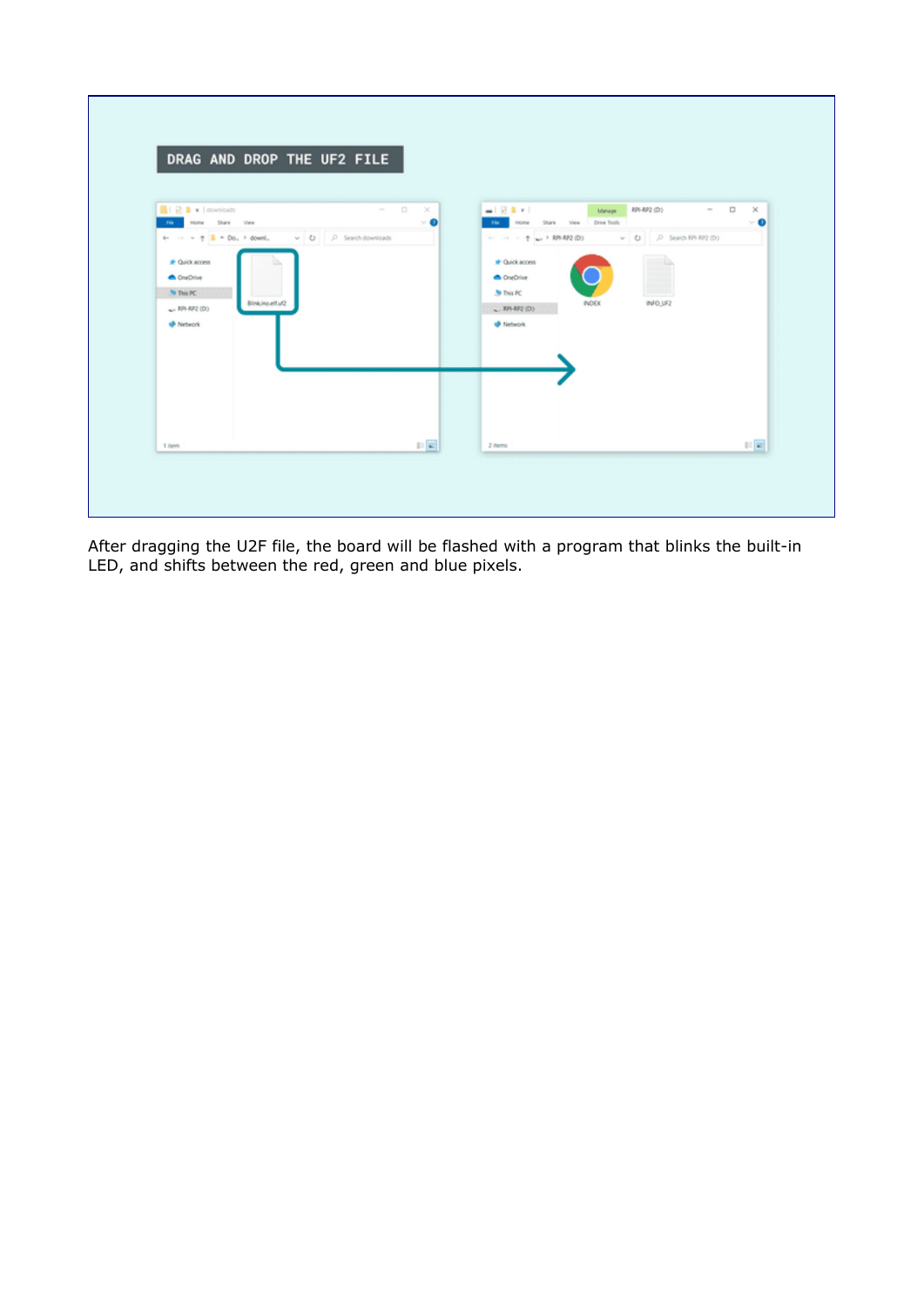# **PinOut**

| ARDUINO                |                      |                                          |                                               |                                 |                                               | <b>NANO RP2040</b>             | <b>ARDUINO</b><br><b>CONNECT</b>                                                                                                                                                                                                                         |
|------------------------|----------------------|------------------------------------------|-----------------------------------------------|---------------------------------|-----------------------------------------------|--------------------------------|----------------------------------------------------------------------------------------------------------------------------------------------------------------------------------------------------------------------------------------------------------|
|                        |                      |                                          |                                               |                                 | Power<br><b>LED_BUILTIN</b>                   |                                |                                                                                                                                                                                                                                                          |
| <b>SCK</b>             | GPI06<br><b>PA03</b> | D <sub>13</sub><br>$+3V3$<br><b>AREF</b> | ш<br>п                                        | $\dots$<br>۰<br>$\bullet$       | D <sub>12</sub><br>D11<br>D <sub>18</sub>     | GPI04<br>GPI07<br>GPI05        | <b>CIPO</b><br><b>COPI</b>                                                                                                                                                                                                                               |
| A0/DAC0                | GPI026               | A <sub>0</sub><br>D <sub>14</sub>        | п<br>п<br>$\blacksquare$                      | $\circ$                         | D9                                            | GPI021                         |                                                                                                                                                                                                                                                          |
| A1                     | GPI027               | A1<br>D15                                | 4,000<br>$\epsilon_{\rm max}$ in Fig.<br>نانى |                                 | D <sub>8</sub>                                | GPI020                         |                                                                                                                                                                                                                                                          |
| A2                     | <b>GPI028</b>        | A2<br>D <sub>16</sub>                    | ▊                                             |                                 | D7                                            | GPI019                         |                                                                                                                                                                                                                                                          |
| A3                     | GPI029               | A3<br>D <sub>17</sub>                    | <b>THE</b><br>g#B                             |                                 | D6                                            | GPI018                         |                                                                                                                                                                                                                                                          |
| A4                     | GPI012               | AA<br>D <sub>18</sub>                    | <br>esse                                      | H                               | D5                                            | GPI017                         |                                                                                                                                                                                                                                                          |
| A <sub>5</sub>         | GPI013               | A <sub>5</sub><br>D <sub>19</sub>        | Ë                                             |                                 | D <sub>4</sub>                                | GPI016                         |                                                                                                                                                                                                                                                          |
| A6                     |                      | A <sub>6</sub><br>D20                    | l m                                           | -------------<br>$\bullet$<br>٠ | D <sub>3</sub>                                | GPI015                         |                                                                                                                                                                                                                                                          |
| A7                     |                      | A7<br>D <sub>21</sub>                    | ٠                                             | ٥<br>è                          | D <sub>2</sub>                                | <b>GPI025</b>                  |                                                                                                                                                                                                                                                          |
|                        | QSPI_CSn             | +5V<br><b>RESET</b><br><b>GND</b><br>VIN | в<br>٠                                        | ٥                               | <b>GND</b><br><b>RESET</b><br><b>RX</b><br>тх | <b>RESET</b><br>GPI01<br>GPI00 |                                                                                                                                                                                                                                                          |
| Ground<br>Power<br>LED |                      | Internal Pin<br>SWD Pin<br>Other Pin     | Digital Pin<br>Analog Pin<br>Default          | Microcontroller's Port          |                                               | Comm                           | ARDUINO.CC<br>This work is licensed under the Creative Commons<br>Antributor-ShereAlian 4.0 international License To view and the<br>accommons of the license view http://treat/seconomons.<br>Springerschip said 0/ or send a letter to Creative<br>Com |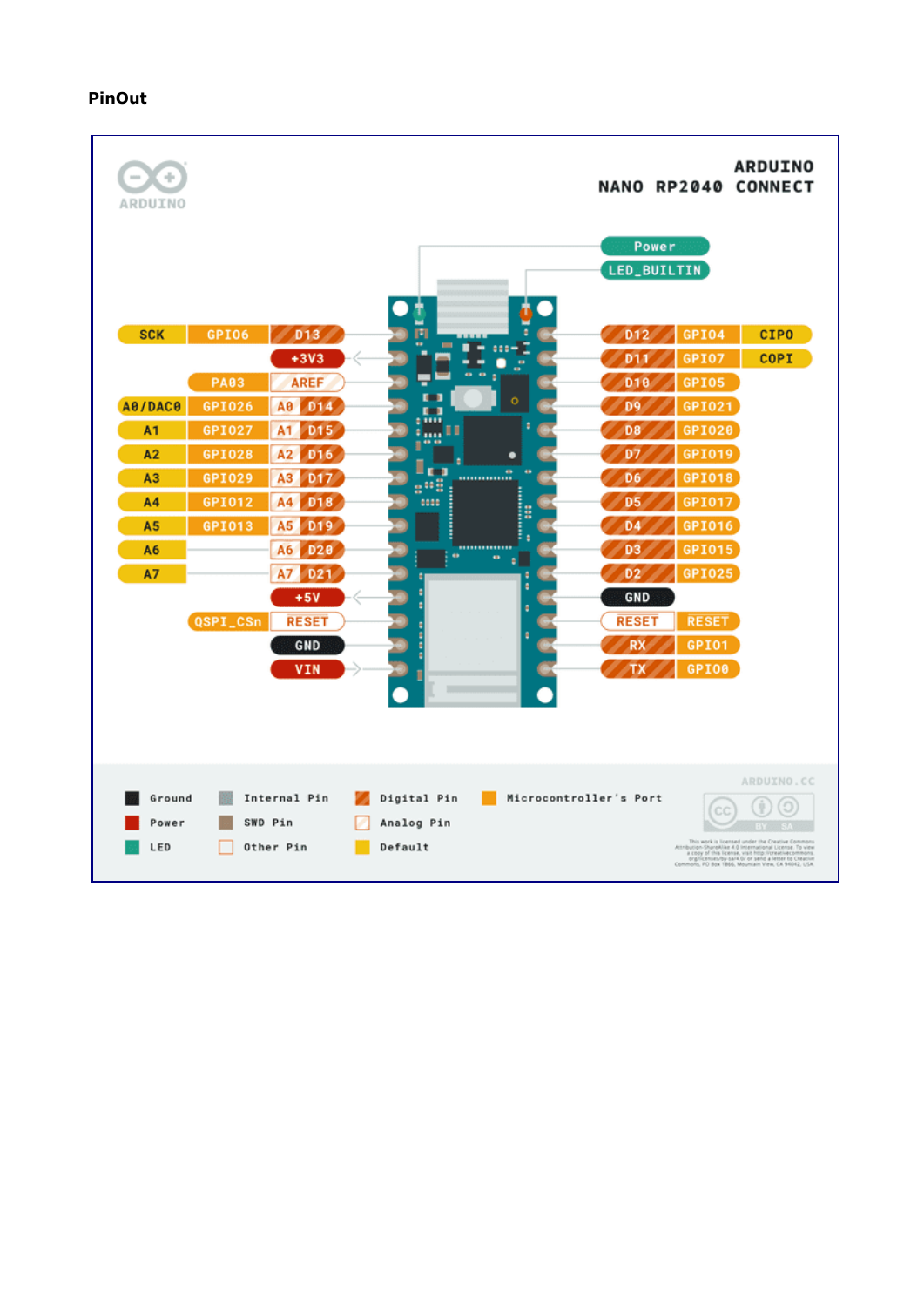#### *Analog pins*

The Nano RP2040 Connect has 8 analog pins, that can be used through the analogRead() function.

```
value = analogRead(pin, value);
```
*Note:* pin A4 and A5 are I2C only, while pin A6 and A7 are input only and do not support PWM.

#### *PWM pins*

Most of the digital & analog pins can be used as PWM (Pulse Width Modulation) pins, the exception being the following pins: A4, A5, A6, A7

analogWrite(pin, value);

#### *Digital pins*

There are a total of 14 digital pins, wheras the 8 analog pins can also be used as digital pins.

**Note:** A4 and A5 are I2C only, while A6 and A7 can only be used as inputs.

To use them, we first need to define them inside the  $setup()$  function of our sketch.

**Note:** digital pin 3 cannot be configured as INPUT\_PULLUP

```
pinMode(pin, INPUT); //configured as an input
pinMode(pin, OUTPUT); //configured as an output
pinMode(pin, INPUT_PULLUP); //uses the internal 10k ohm resistor
```
To read the state of a digital pin:

```
state = digitalRead(pin);
```
To write a state to a digital pin:

```
digitalWrite(pin, HIGH);
```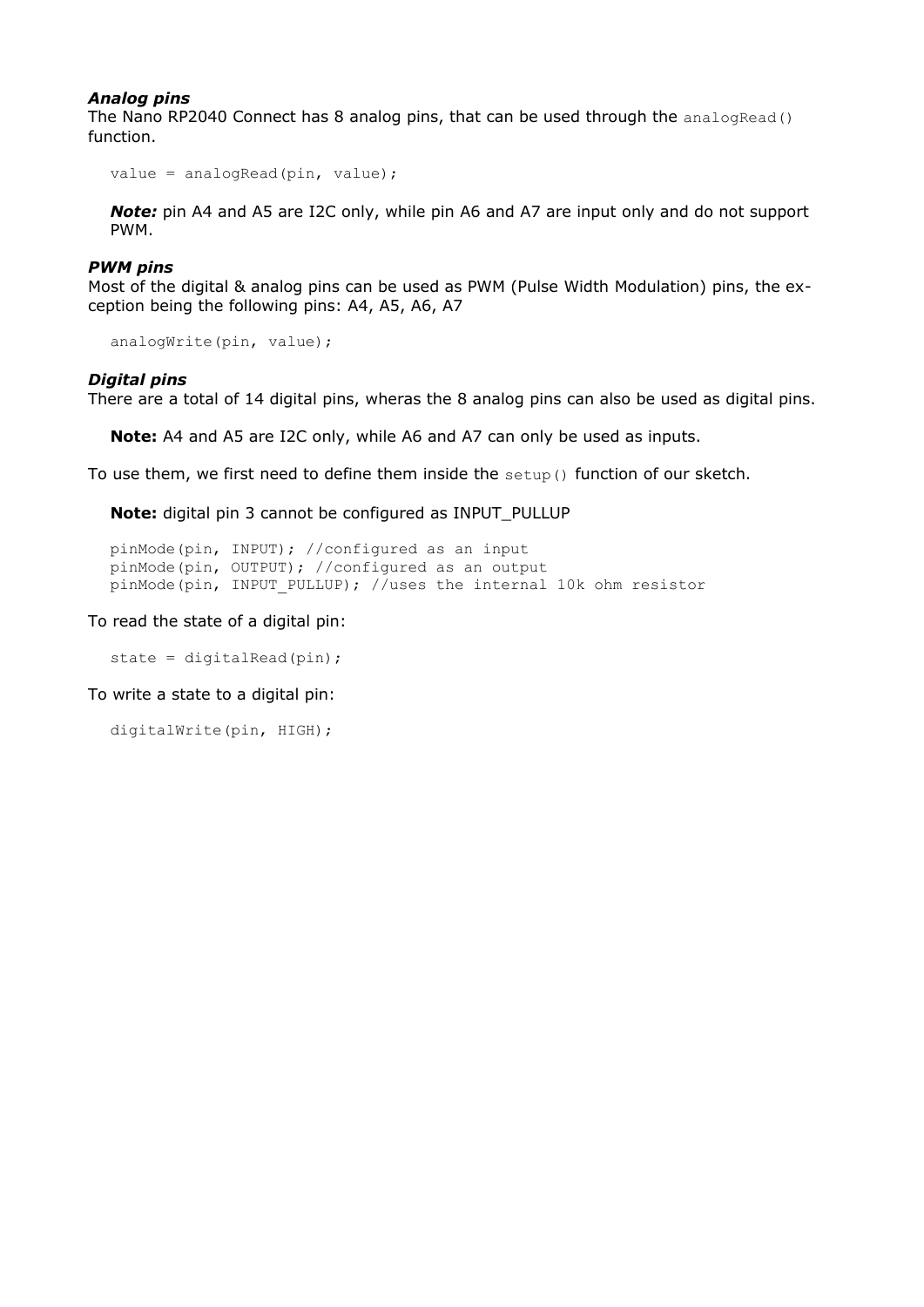## *IMU (Inertial Measurement Unit)*



The LSM6DSOXTR from STM is an Inertial Measurement Unit that features a 3D digital accelerometer and a 3D digital gyroscope. It features among many other things, a machine learning core, which is useful for any motion detection projects, such as free fall, step detector, step counter, pedometer.

To access the data from the LSM6DSOX module, we need to install the LSM6DSOX library, which comes with examples that can be used directly with the Nano RP2040 Connect. It can be installed directly from the library manager through the IDE of your choice. To use it, we need to include at the top of the sketch:

#include <Arduino\_LSM6DSOX.h>

And to initialize the library, we can use the following command inside  $setup()$ 

```
if (!IMU.begin()) 
{
   Serial.println("Failed to initialize IMU!");
  while (1);
}
```
#### **Accelerometer**

.

The accelerometer data can be accessed through the following commands:

```
float x, y, z;
if (IMU.accelerationAvailable()) 
{
   IMU.readAcceleration(x, y, z);
}
```
#### **Gyroscope**

The gyroscope data can be accessed through the following commands:

```
float x, y, z;
if (IMU.gyroscopeAvailable()) 
{
   IMU.readGyroscope(x, y, z);
}
```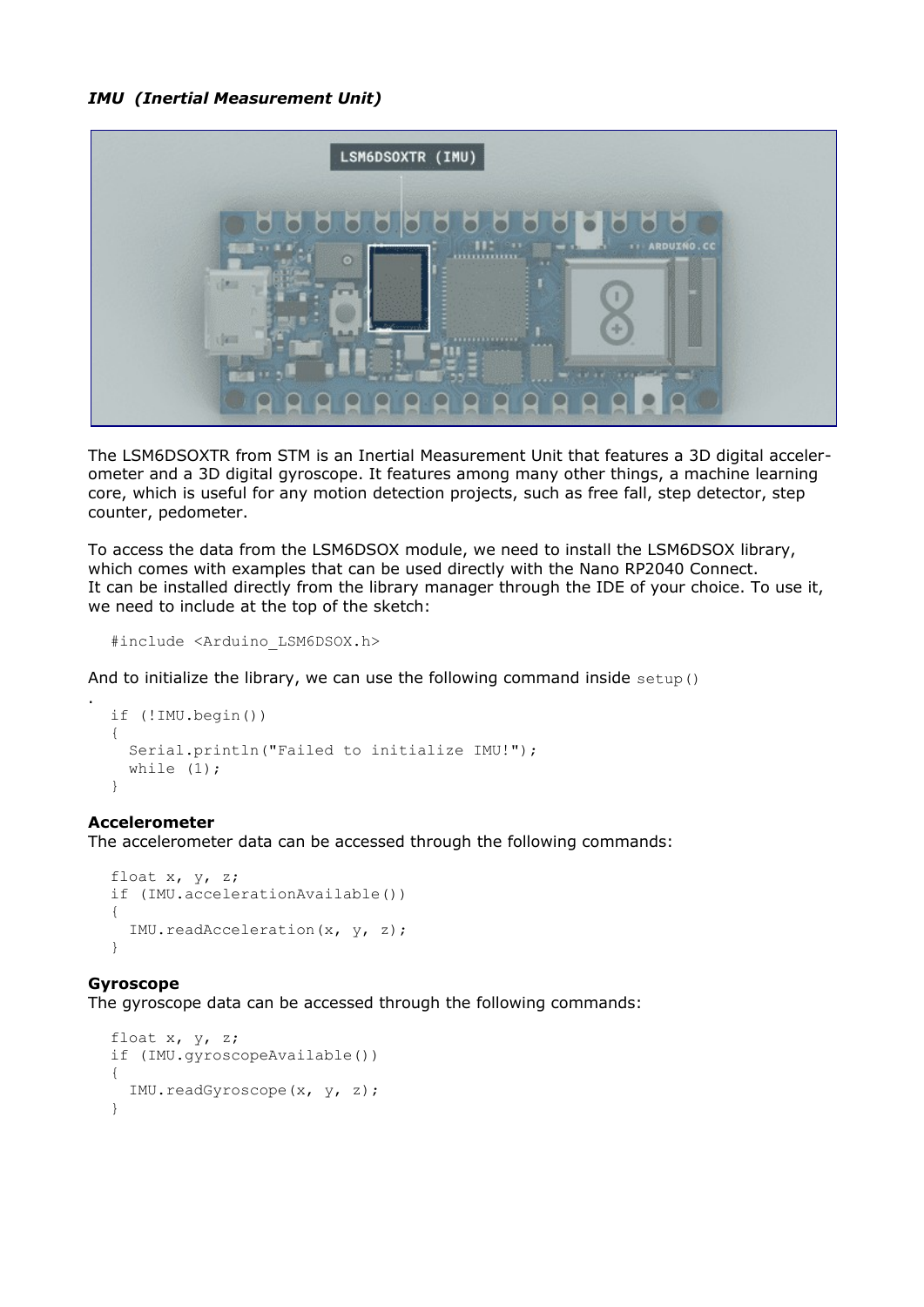# *Microphone*



The MP34DT05 is a compact, low-power omnidirectional digital MEMS microphone with an IC interface. It has a 64dB signal-to-noise ratio, is capable of sensing acoustic waves and can operate in temperatures of -40 °C to +85 °C.

To access the data from the MP34DT05, we need to use the PDM library that is included in the Arduino Mbed OS Nano Boards core. If the core is installed, you will find an example that works by browsing File > Examples > PDM > PDMSerialPlotter.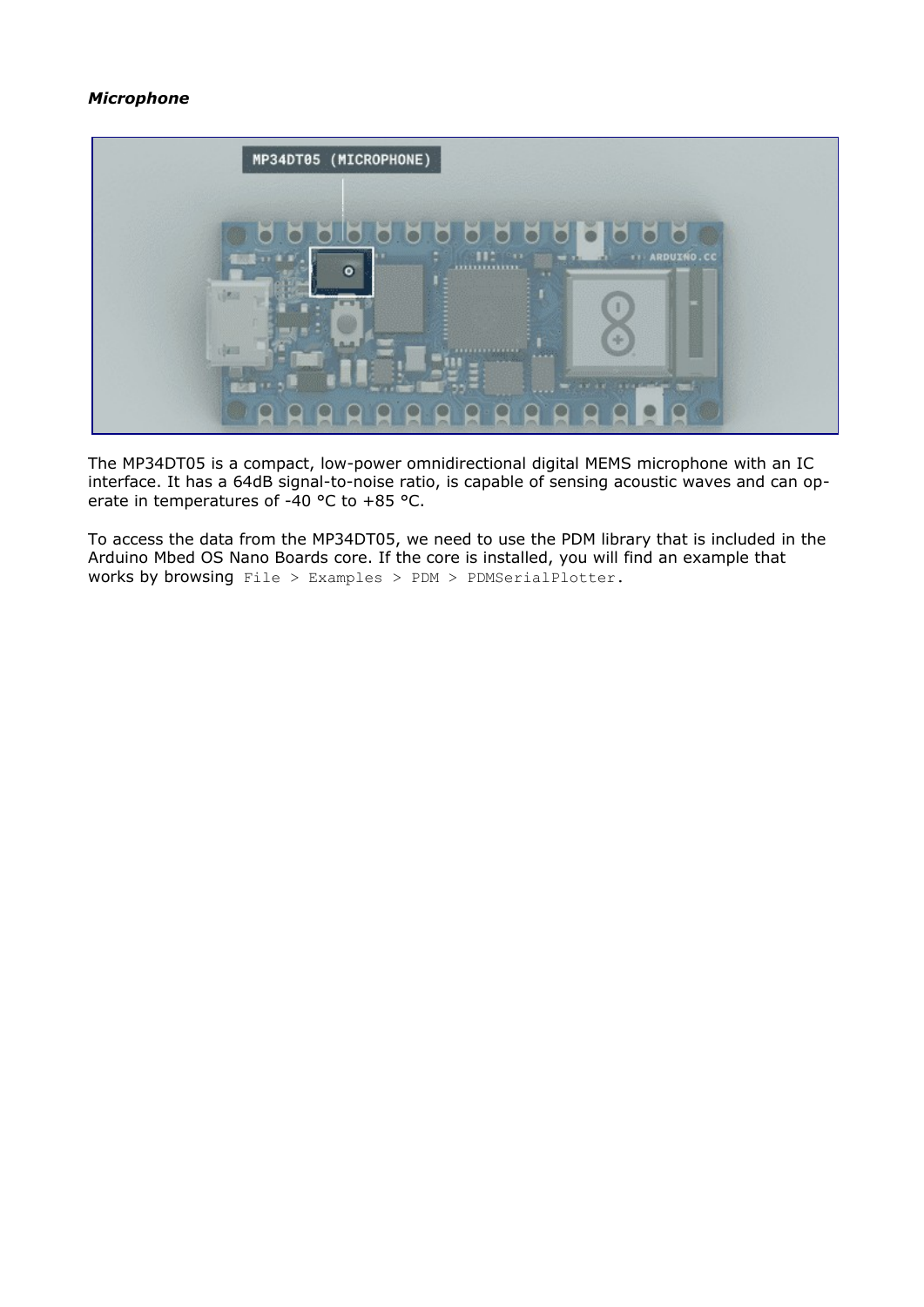#### *RGB LED*



The Nano RP2040 Connect features a built-in RGB that can be utilized as a feedback component for applications. The RGB is connected through the W-102 module, so the WiFiNINA library needs to be installed and included at the top of your sketch to work.

#include <WiFiNINA.h>

The pins needs to be defined inside setup() as outputs:

pinMode(LEDR, OUTPUT); pinMode(LEDG, OUTPUT); pinMode(LEDB, OUTPUT);

To turn ON the pixels, write a HIGH state to the LED:

digitalWrite(LEDR, HIGH); //RED digitalWrite(LEDG, HIGH); //GREEN digitalWrite(LEDB, HIGH); //BLUE

To turn OFF the pixels, write a LOW state to the LED:

digitalWrite(LEDR, LOW); //RED digitalWrite(LEDG, LOW); //GREEN digitalWrite(LEDB, LOW); //BLUE

We can also choose a value between 255 - 0 to write to the LED:

analogWrite(LEDR, 72); //GREEN analogWrite(LEDG, 122); //BLUE analogWrite(LEDB, 234); //RED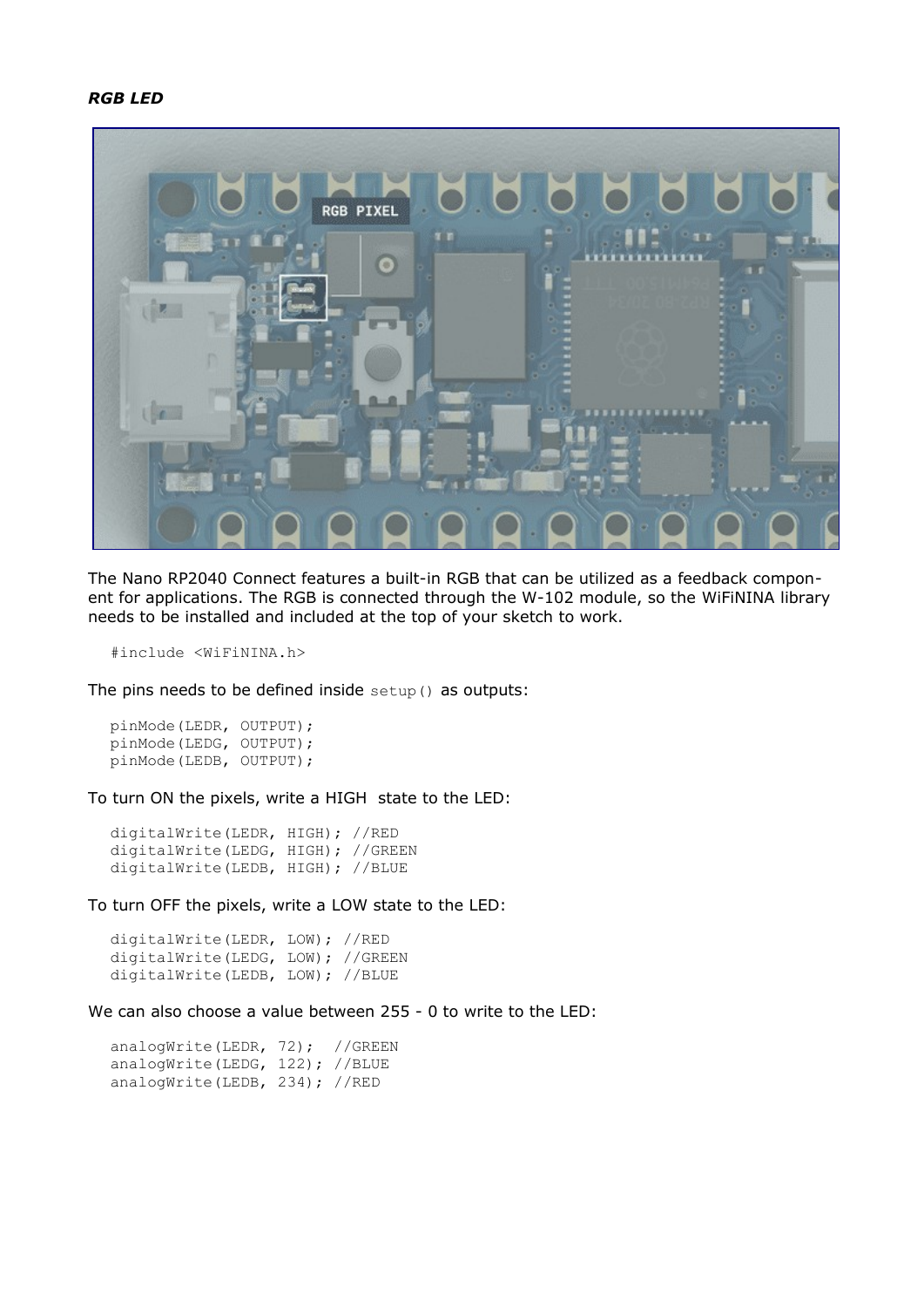## *SPI*

The pins used for SPI (Serial Peripheral Interface) on the Nano RP2040 Connect are the following:

- (CIPO) D11
- (COPI) D12
- $\bullet$  (SCK) D13
- (CS/SS) Any GPIO (except for A6/A7)

To use SPI, we first need to include the SPI library.

#include <SPI.h>

Inside setup() we need to initialize the library.

SPI.begin();

And to write to the device:

```
digitalWrite(chipSelectPin, LOW); //pull down the CS pin
SPI.transfer(address); // address for device, for example 0x00
SPI.transfer(value); // value to write
digitalWrite(chipSelectPin, HIGH); // pull up the CS pin
```
## *I2C*

The pins used for I2C (Inter-Integrated Circuit) on the Nano RP2040 Connect are the following:

• (SDA) - A4

•  $(SCL) - A5$ 

To use I2C, we can use the Wire library, which we need to include at the top of our sketch.

#include <Wire.h>

Inside setup() we need to initialize the library.

Wire.begin();

And to write something to a device connected via I2C, we can use the following commands:

```
Wire.beginTransmission(1); //begin transmit to device 1 
Wire.write(byte(0x00)); //send instruction byte<br>Wire.write(val); //send a value
Wire.write(val);
Wire.endTransmission(); //stop transmit5
```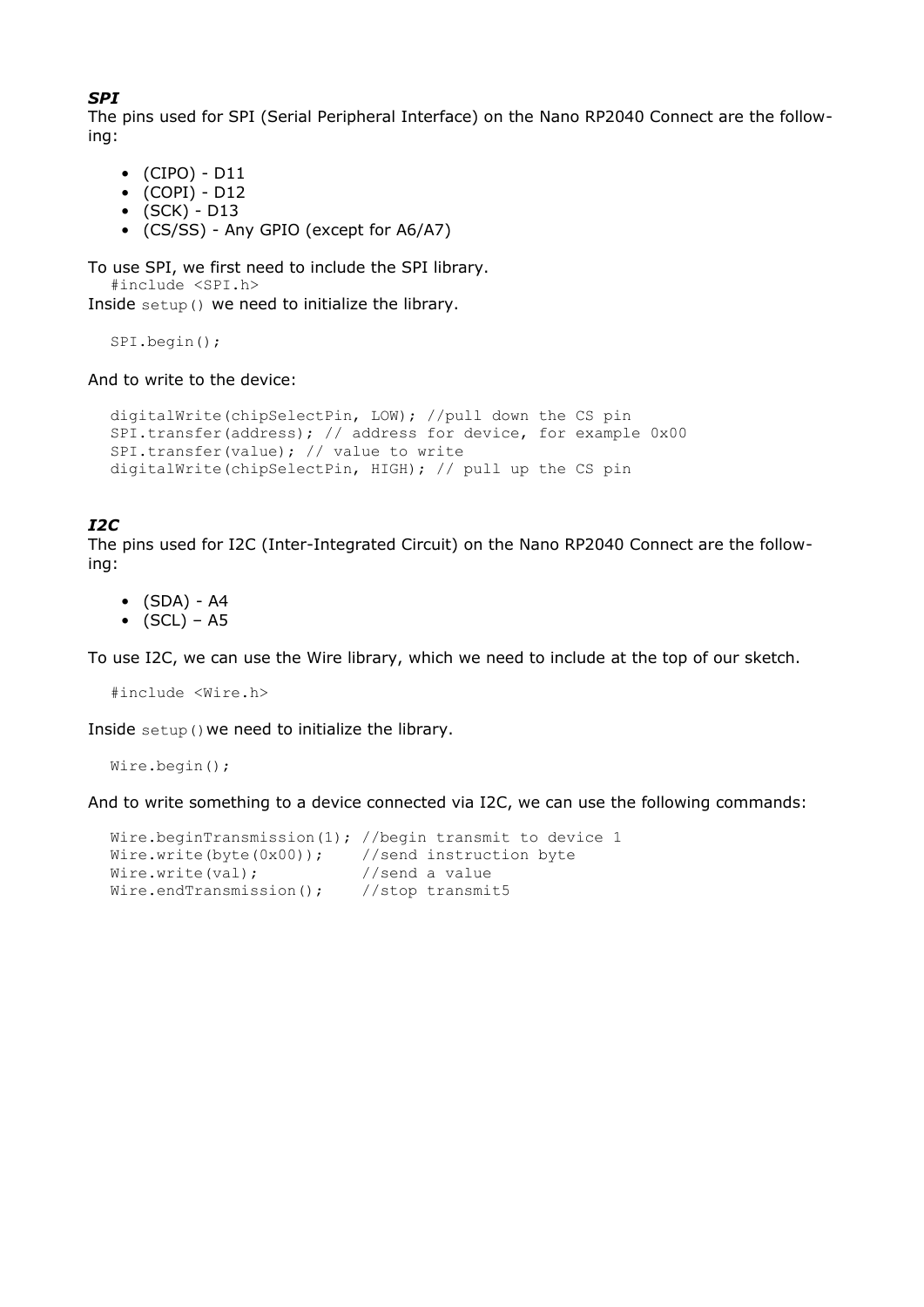# *UART*

The pins used for UART (Universal asynchronous receiver-transmitter) are the following:

- $(Rx) D0$
- $(Tx) D1$

To send and receive data through UART, we will first need to set the baud rate inside setup()

```
Serial1.begin(9600);
```
To read incoming data, we can use a while loop() to read each individual character and add it to a string.

```
while(Serial1.available())
{
   delay(2);
 char c = Serial1.read();
 incoming += c;}
```
And to write something, we can use the following command:

```
Serial1.write("Hello world!");
```